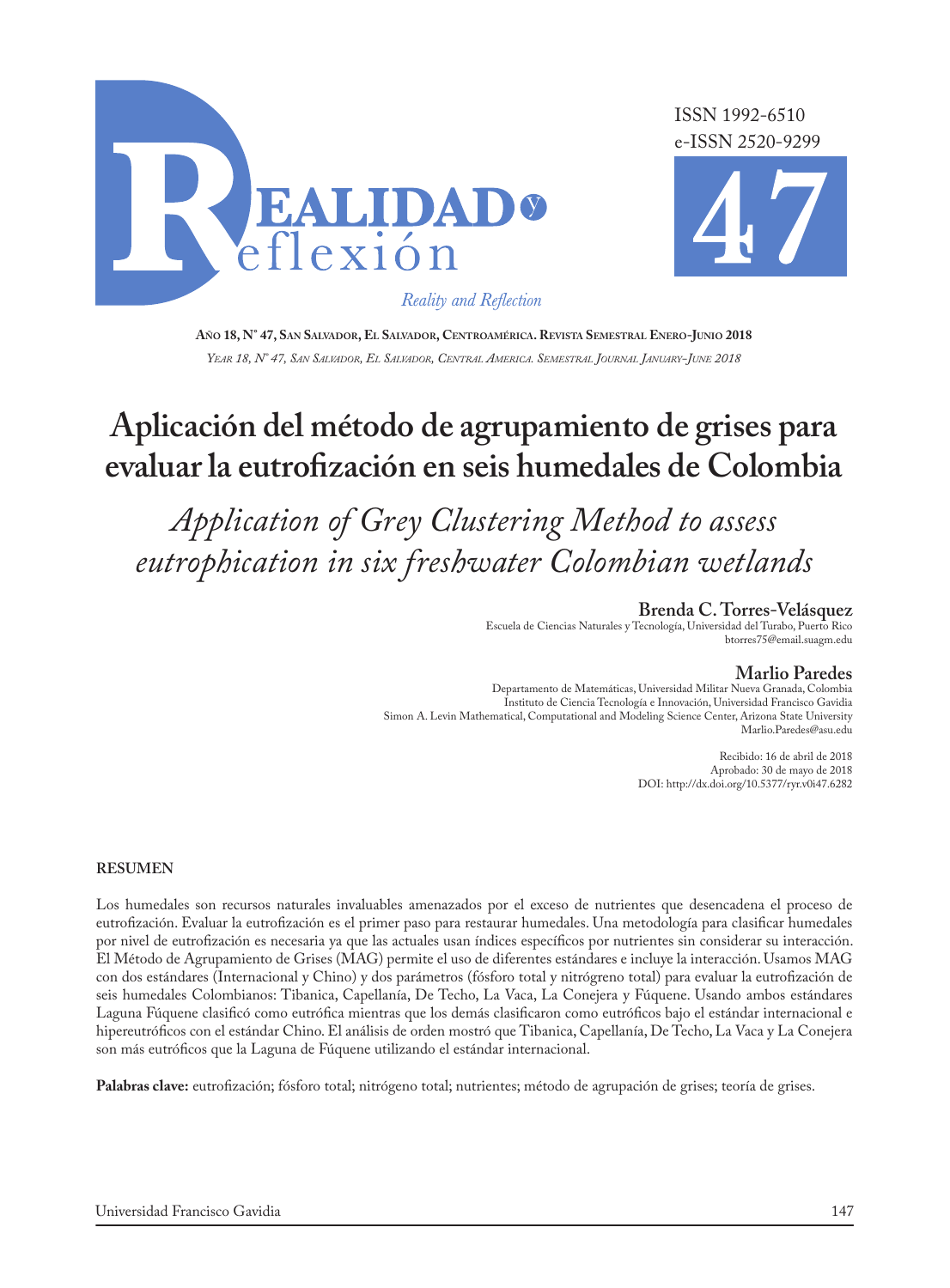#### *ABSTRACT*

*Wetlands are invaluable natural resources, threatened by the surplus of nutrients which trigger a process known as eutrophication. Assessment of eutrophication is a first step in wetland restoration. A methodology to classify by level of eutrophication is needed as current systems use nutrient-specific indexes without consideration of nutrient interactions. The Grey Clustering Method (GCM) allows use of different standards and takes into account interaction. We used GCM and two standards (international and Chinese) and two parameters (total phosphorus and total nitrogen) to assess the eutrophication level of six freshwater Colombian wetlands: Tibanica, Capellanía, De Techo, La Vaca, La Conejera and Laguna Fúquene. Using either standard, Laguna Fúquene was classified as an eutrophic wetland, while the others were classified as eutrophic using the international standard and hypertrophic using the Chinese standard. Analysis of order showed that Tibanica, Capellanía, De Techo, La Vaca, and La Conejera wetlands are more eutrophic than Laguna Fúquene using the international standard.*

*Keywords: eutrophication; total phosphorus; total nitrogen; nutrients; Grey Clustering Method; Grey Theory*

#### *Introduction*

Wetlands are important aquatic ecosystems for human populations as well as for wildlife. Wetlands act as a form of natural infrastructure by decreasing flooding, removing pollutants from water, recharging groundwater, and protecting shorelines. Wetlands also provide a unique habitat for wildlife and serve recreational and cultural functions for humans. For example, freshwater wetlands are rich in a diverse community of benthic, limnetic and littoral invertebrates, all of them part of the food chain for waterfowl; and basin wetlands contribute to regional hydrology by recharging groundwater [1]. If wetlands are lost, the cost of replacing them can be extremely expensive, if at all possible, and the loss of wetlands can result in communities having to invest more money in drinking water treatment, drainage or levee maintenance, and flood insurance.

Despite their value to society [2], wetlands are threatened by many factors, most importantly, sedimentation from neighboring urban development and addition of artificial or natural nutrients to these aquatic ecosystems from agricultural activities. An excess of nutrients

can severely affect the whole ecosystem, or even destroy it, through a process known as eutrophication. The most commonly implicated nutrients, phosphate and nitrogen, come from the use of fertilizers or erosion of fields, or sewage run-off [3]. One common consequence of excessive addition of nutrients to a wetland is changes to the odor, color, turbidity, and availability of oxygen in the water that affect not only the wetland wildlife but human populations that rely on these ecosystems [2-4].

The eutrophication process begins with an increase in the population of phytoplankton and epiphytic algae that occurs as a result of the increased availability of nutrients. An increase in vegetation causes changes in water turbidity, color, odor, and availability of oxygen. The organisms eventually die and decompose resulting in a decrease in oxygen in the water [5-8]. The resultant decrease in oxygen triggers several processes including a decrease in fish, shellfish and aquatic animal populations that need oxygen dissolved in water to survive, and water treatment problems [8-10]. In summary, any change in the physical, chemical and biological characteristics of the wetland will directly impact its ecosystem [11].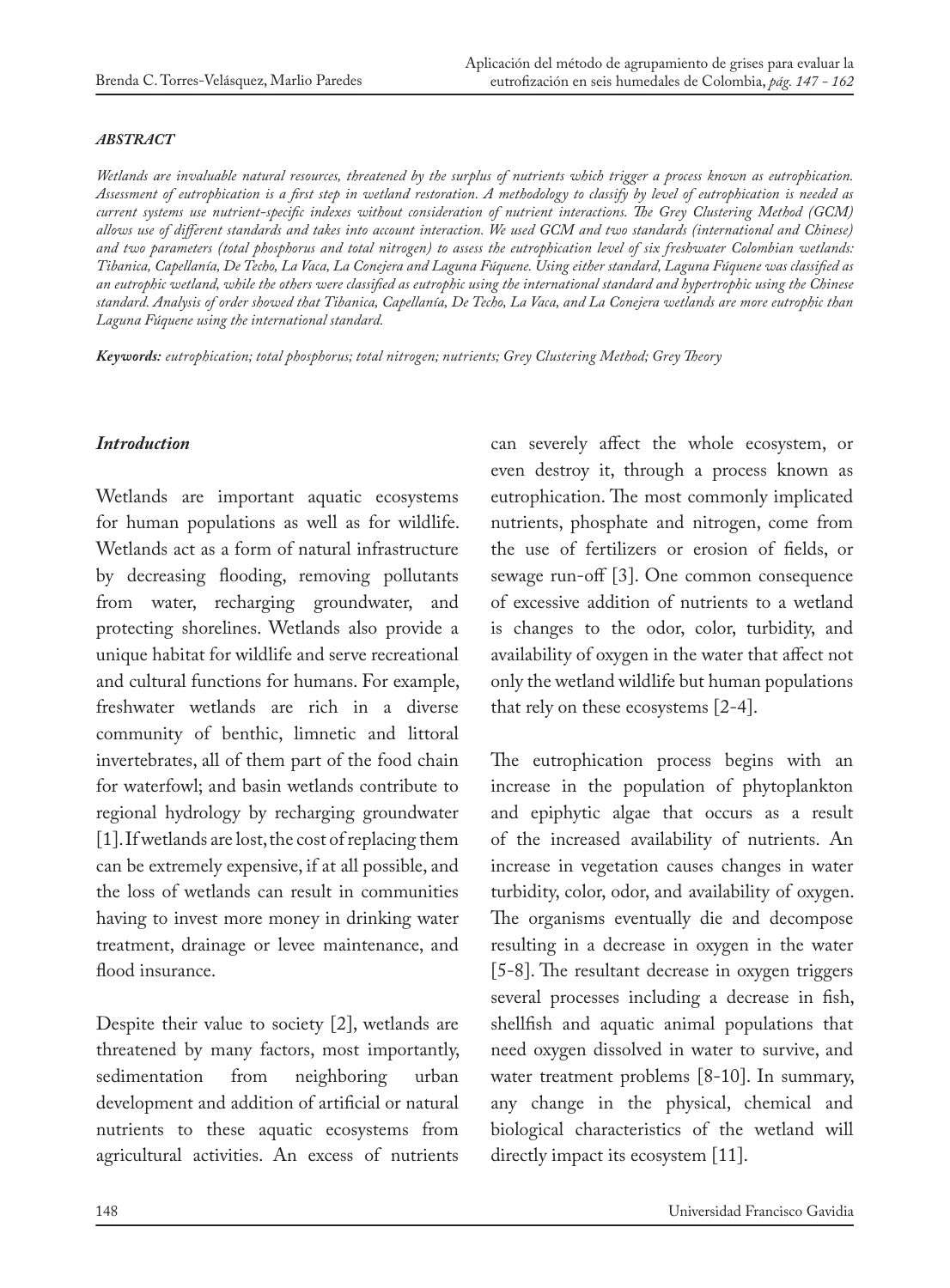Assessment of eutrophication is an important step in its prevention and wetland restoration, however, a methodology to classify wetlands by level of eutrophication is needed as current systems use nutrientspecific indexes without consideration of nutrient interactions. Since all nutrients and their interactions affect the composition of a wetland, an index that takes into account all nutrients involved will provide a better classification system. As phosphorus is considered the major limiting nutrient in freshwater aquatic ecosystems [3-5,12] followed by nitrogen [13-14], and high phosphate levels as well as nitrate, has been shown to enhance growth of phytoplankton in these ecosystems [3,15-16], we sought to develop an index based on these two nutrients. Interaction between these two nutrients is also taken into account, because they are both involved in several processes including photosynthesis, protein formation, and symbiotic nitrogen fixation. In addition, changes in the supply of one of these nutrients may affect the other such that it limits the productivity in wetlands [18]. For example, a surplus of phosphorus in certain wetlands leads to nitrogen scarcity making it the limiting nutrient [19-20]. In the example of photosynthesis, a low phosphorus concentration is associated with a less photosynthetic capacity-related to concentration of total nitrogen within the leaf [17]. Furthermore, many studies have shown that a high nitrogen to phosphate (N:P) ratio is associated with an increase in phytoplankton populations [14,21] while a low N:P ratio favors cyanobacteria growth [20,22-23]

## *Grey System Theory*

Grey System Theory (GST) was developed in 1982 to study systems where available information is insufficient and/or there is a great deal of uncertainty in the data [24-26]. GST has been used in industry, agriculture, economics, energy, transportation, geography, geology, meteorology, hydraulic power, ecology, environment studies, medicine, education, military science, finance, life sciences, and information systems research [27]. Put simply, GST is a type of analysis that takes complete known (white) and unknown information (black) about a specific phenomenon, and finds a solution in levels of grey.

# *Grey Clustering Method*

The Grey Clustering Method (GCM) is part of GST and consists of an iterative algorithm for classification of n-objects into one of *s-*classifications, combining *m-*parameters measures of each object. This method assumes that there are *n-*cluster objects, *m-*cluster indexes and *s-*different grey classifications. Data for objects are presented in a matrix *X* with dimension  $m \times n$ , where  $x_{ij}$  is the *j*-th parameter value for the *i-*th object of data matrix, and where *j*=1,…,*m* and *i*=1,…,*n*. A matrix with standards by category is used and is known as matrix *S*; this matrix has a dimension of *m×s*, and its elements are  $\lambda_{ik}$ , where  $k=1,\ldots,s$ . One standard application of the GCM is the Chinese classification of wetlands (i.e., the objects) into six levels or categories of eutrophication: (1) oligotrophic, (2) lower-mesotrophic, (3) mesotrophic, (4) upper-mesotrophic, (5) eutrophic and (6) hypereutrophic. The Chinese standard used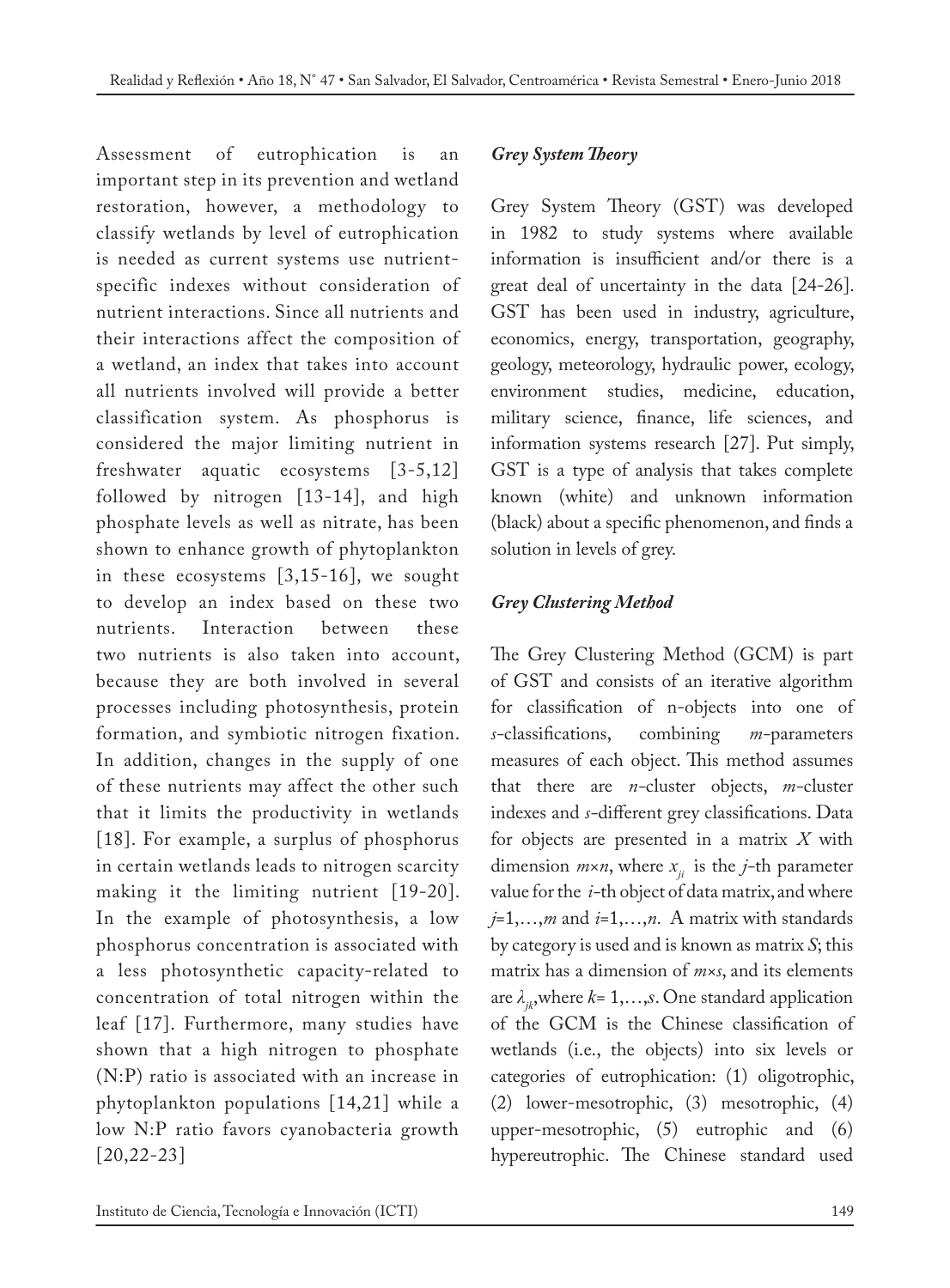four chemical parameters including chlorophyll, chemical oxygen demand, total phosphorus, and total nitrogen [28]. This standard can accurately classify objects and calculate indexes to determine object ordering when two or more objects are in the same category [29].

#### *Materials and Methods*

## *Study Data*

Public data from Colombia that describes six freshwater wetlands: Tibanica (LT), Capellanía (LC), De Techo (LDT), La Vaca (LLV), La Conejera (LLC), and Laguna Fúquene were used to conduct this study. Data collected from official reports represents the most current state of the six wetlands. Parameters used were total phosphorus (TP) and total nitrogen (TN). The average concentration of each parameter per wetland was calculated, using data available for the monitoring stations.

The six freshwater wetlands evaluated in this study are located in the Cundiboyacense tableland, Laguna Fúquene is located 80 km far from Bogotá and the other five wetlands are part of the Principal Ecologic Structure (known by acronym, EPP which stands for *Estructura Ecológica Principal*) of Bogotá, and as such, they are protected ecosystems [31]. Sabana de Bogotá complex of wetlands together with the Cundiboyacense wetlands form a region that is one of the most biodiverse regions in the world [30]. Despite the fact that this region has a rich and distinctive avifauna, these wetlands are highly affected by pollutants mostly from agricultural activities and new urbanization [32]. Because of this, the EPP is developing plans to restore these wetlands.

## *Tibanica Wetland*

Tibanica Wetland (TW) is a freshwater wetland located in the basin of the Tunjuelito River, in the flat part of Bogotá River (latitude 4°36'10.58''N, longitude 74°12'15.88''W). The area of TW is 28.8 hectares, and is limited by the South Highway to the west and Bogotá municipality of Soacha to the southwest [33]. Important factors that have caused eutrophication of TW are the discharge of wastewater into the wetland and the local burning of wood to obtain charcoal.

# *De Techo Wetland*

De Techo (DTW) is a freshwater wetland located within the Bogotá city limits in the Kennedy region (latitude 4°38'52.72"N, longitude 74°8'35.32''W) and it has an area of 11.67 hectares. Main factors that have caused eutrophication and a loss in biodiversity in DTW are the invasion of a foreign plant (cattails) and new urban settlements that have split DTW into three separate sections [34].

# *Capellanía Wetland*

Capellanía (CW) is a freshwater plain wetland located in the southwest urban area of Fontibón, Bogotá (latitude 4°40'N and longitude 74°07'W); the total area is 27 hectares. LC is isolated from all the other components of the EEP but due to its acceptable water quality, richness in flora and fauna, and community support, CW has been included in the Sistema Distrital de Ambiente plans for EEP recuperation [31]. Presence of livestock and street pets that act as predators, and the building of roads and motorways, are the main factors that affect this wetland [35].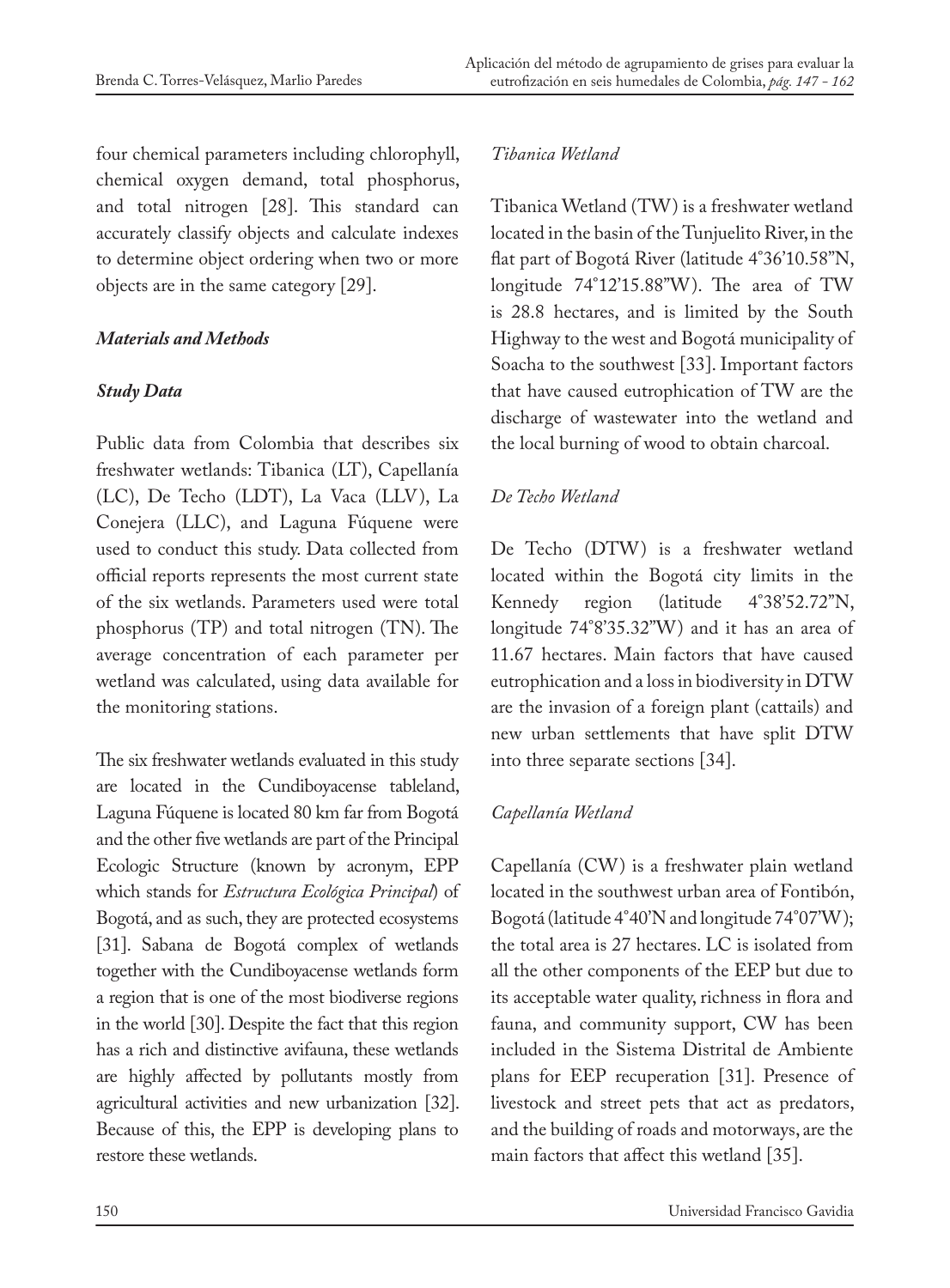## *La Vaca Wetland*

La Vaca (LVW) is a freshwater wetland located southwest of Bogotá city in the Kennedy region (latitude 4°63'N and longitude 74°1'W); it has an area of 7.98 hectares. It is divided into two independent sectors separated by a densely populated, urban area. Main elements that have affected LVW are the presence of other competitive fauna species (e.g., dogs, cats, chamón bird); grazing activities; high volume of urban and industrial waste deposition; discharge of sewage; and intentional wood burning [36].

# *La Conejera Wetland*

La Conejera (LCW) is a freshwater wetland with 58.89 hectares of area, located between latitude 4°45'N and longitude 74°6'W in the savanna of Bogotá [30]. LCW belongs to the Capital District of Colombia and it has gotten a lot of attention due to the richness of endemic vegetation and species, some of which is endangered. Main factors leading to eutrophication in LCW has been the discharge of residual wastewater containing high levels of organic matter and sediments into the wetland and displacement of endemic species to other ecosystems [37].

# *Laguna Fúquene*

Laguna Fúquene (LF) is a freshwater wetland with 3000 hectares of area located on the western side of the eastern range of the Colombian Andes (latitude 5°28'12''N, longitude 73°44'14''W) [38-39]. Main factors leading to eutrophication in LF include the drainage of marshes, intensive deforestation, farming and cattle pastures

expansion along its shores, and discharge of sediments and nutrients into LF [38].

#### *Lake Trophic Classification*

 The trophic state of lakes is classified by ecosystem productivity and divided into six categories from a simple oligotrophic lake to lower mesotrophic, mesotrophic, upper mesotrophic, eutrophic, and hypereutrophic lakes. This classification system varies according to the environmental standards of a country or region [40]. Differences between trophic categories can be very subtle. For example, differences in chlorophyll levels [28] are set at 1.0 mg/L in oligotrophic lakes to 2.0mg/L in lower mesotrophic in some systems, and 1.7mg/m3 and 4.7mg/m3 , respectively in others [3]. Each category, used to in our analysis, is described below.

#### *Oligotrophic state*

An oligotrophic state is characterized for low concentration of nutrients and biomass, high water clarity, and deep photic zones. Oligotrophic lakes can, in some cases, support a cold-water fishery [41-42]. They are usually very transparent and have abundant hypolimnetic oxygen if stratified [43]. If there is a low release of phosphorus from sediments, oligotrophic lakes are usually stable [6].

#### *Mesotrophic state*

A mesotrophic state is characterized by a moderate concentration of nutrients and a moderate level of productivity. Mesotrophic lakes have moderate fertility in terms of its algal biomass [44].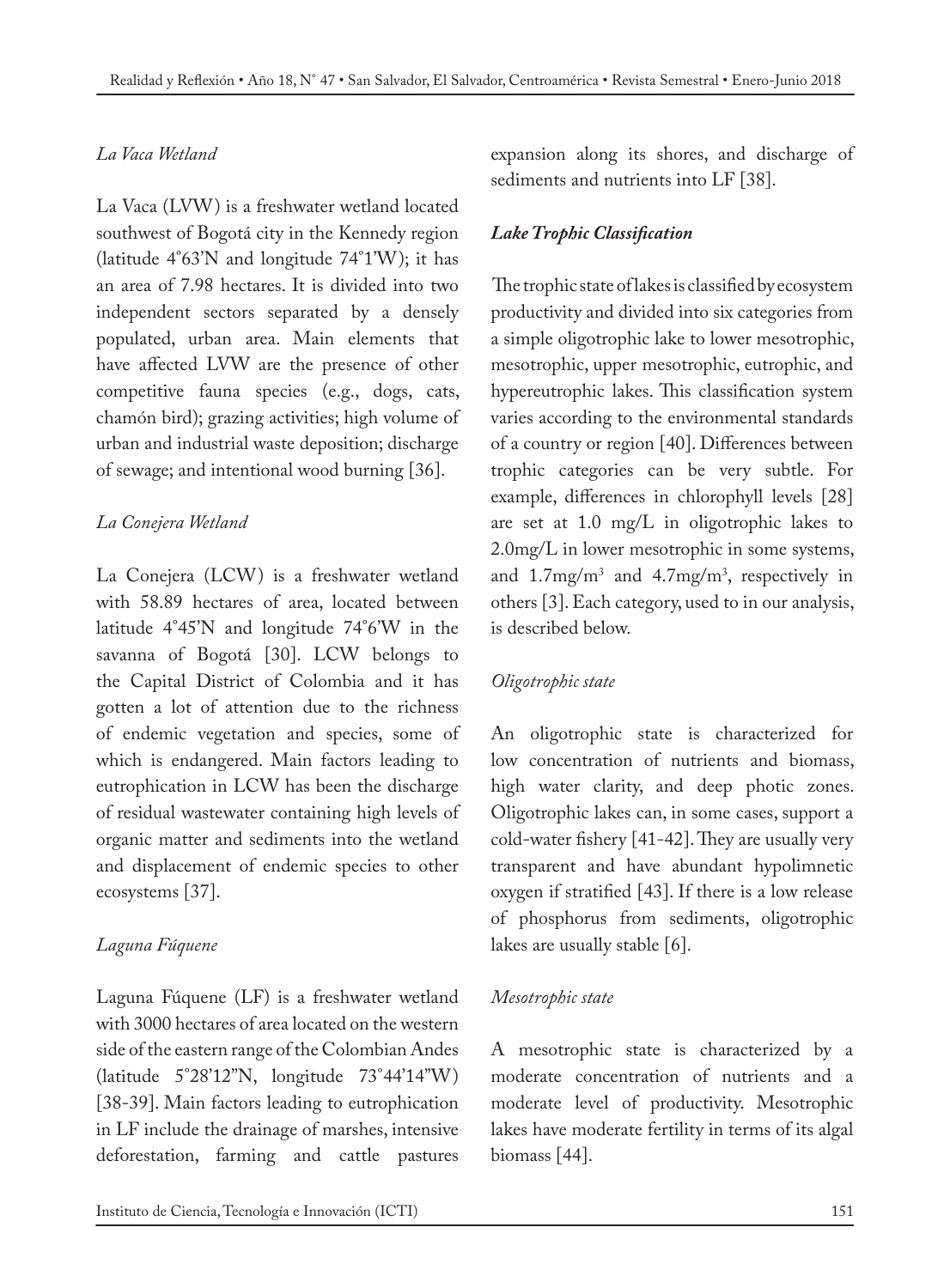#### *Eutrophic state*

An eutrophic state is characterized by a nutrient rich lake that is very fertile in terms of algal biomass. Fertility occurs due to nutrients entering into the aquatic ecosystem from the surrounding land or recycled sediments [6,44].

## *Parameters and Data*

Two standards for eutrophication were used in our analysis: the international standard [3] and the Chinese standard [28]. The international standard uses three categories for classifying trophic states: oligotrophic, mesotrophic and eutrophic (Table1). The Chinese standard uses six categories: oligotrophic, lower mesotrophic, mesotrophic, upper mesotrophic, eutrophic, and hypereutrophic (Table 2).

Data about the wetlands used in the analysis was collected through a literature research. To study the trophic level of the five wetlands of the Sabana de Bogotá (Laguna Tibanica, Capellanía, De Techo, La Conejera and La Vaca), official reports from Colombia Government were used [30-31,33-38,45-49]. Descriptive data about Laguna Fúquene was obtained from a recent Master Thesis by Montenegro-Paredes [38].

The two parameters used to assess eutrophication, TP and TN, were both measured in milligram (mg) per liter (L). Data analysis and development of algorithm was implemented in Matlab.

Table 1 shows the concentration of TP and TN that define a wetland into one of three following trophic levels: oligotrophic, mesotrophic or eutrophic.

Table 2 shows the standards used to classify wetlands in China, and the concentration of TP and TN used to classify a wetland into six categories: oligotrophic, low mesotrophic, mesotrophic, upper mesotrophic, eutrophic or hypereutrophic.

# **Table 1**

Trophic international standard

| <b>Evaluation Index</b><br>(mg/L) | <b>Trophic Categories</b> |                    |           |  |  |  |
|-----------------------------------|---------------------------|--------------------|-----------|--|--|--|
|                                   | Oligotrophic              | <b>Mesotrophic</b> | Eutrophic |  |  |  |
| TD                                | 0.008                     | 0.0267             | 0.084     |  |  |  |
| T'N                               | 0.661                     | 0.753              | 1.875     |  |  |  |

Note: TP: total phosphorus; TN: total nitrogen. Source: Wetzel RG. 2001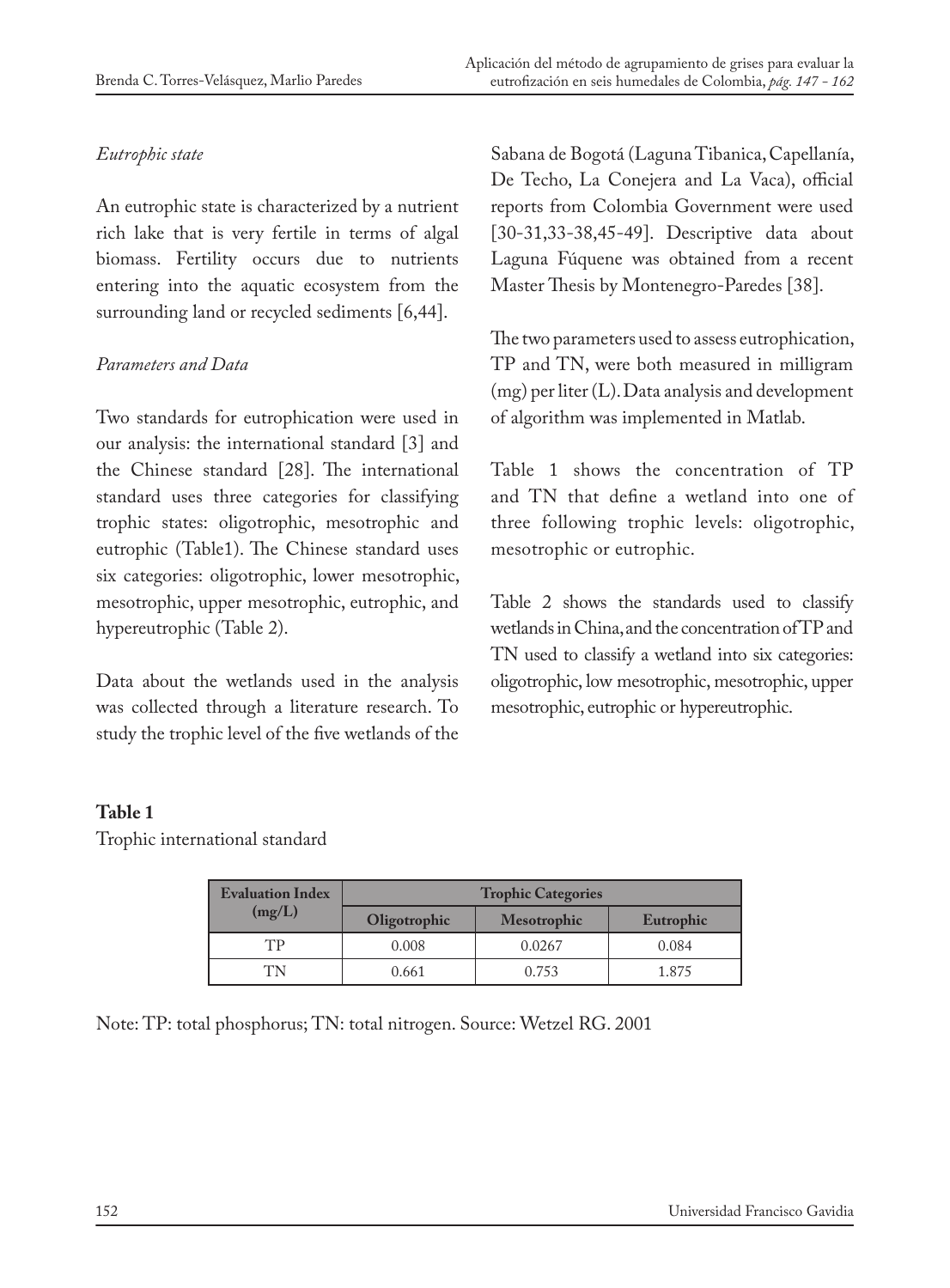## **Table 2**

Chinese eutrophication standard

| Evaluation | <b>Trophic Categories</b> |       |       |       |       |       |  |
|------------|---------------------------|-------|-------|-------|-------|-------|--|
|            |                           | LM    | M     | UM    |       | HE    |  |
| TP         | 0.003                     | 0.005 | 0.025 | 0.050 | 0.200 | 0.600 |  |
| TN         | 0.030                     | 0.050 | 0.300 | 0.500 | 2.000 | 6.000 |  |

Note: O: Oligotrophic; LM: Lower Mesotrophic; M: Mesotrophic; UM: Upper Mesotrophic; E: Eutrophic; HE: Hypereutrophic. Source: Zhou L and Xu S. 2006

In table 3, the average TP and TN by wetland is displayed. Values represent the most current value for each wetland according to public databases and published literature.

## **Table 3**

Total phosphorus and total nitrogen for six selected Colombian wetlands

| <b>Parameters</b><br>$(mg/L)$ /<br>Wetlands | <b>TW</b> | <b>DTW</b> | $\mathbf{CW}$ | <b>LVW</b> | <b>LCW</b> | LF   |
|---------------------------------------------|-----------|------------|---------------|------------|------------|------|
| TP                                          | 28.12     | 1.69       | 1.9           | 3.67       | 3.93       | 0.08 |
| <b>TN</b>                                   | 19.78     | 7.35       | 15.7          | 29         | 17.03      | 1.73 |

Note: TP: total phosphorus; TN: total nitrogen; TW; Tibanica Wetland; DTW: De Techo Wetland; CW: Capellanía Wetland; LVW: La Vaca Wetland; LC: La Conejera Wetland; LF: Laguna Fúquene. Source: Authors

# *Grey Clustering Method*

The GCM consists of five steps to classify an object(s) into the groups defined. These steps are: 1) take out the dimension of the dataset; 2) use the whitenization function; which uses known data to prepare incomplete data to be classified; 3) calculate the matrix of the weights; 4) calculate the clustering vector; and 5) determine the incidence degree value, also

referred to as the Grey Score (GS). The GS has two main functions: to assign each object to the corresponding category and give an order to the relationship when two objects are classified in the same category. Steps for the evaluation of eutrophication of wetlands are described as follows:

1. Change the dimensional data into nondimensional data, for both the dataset of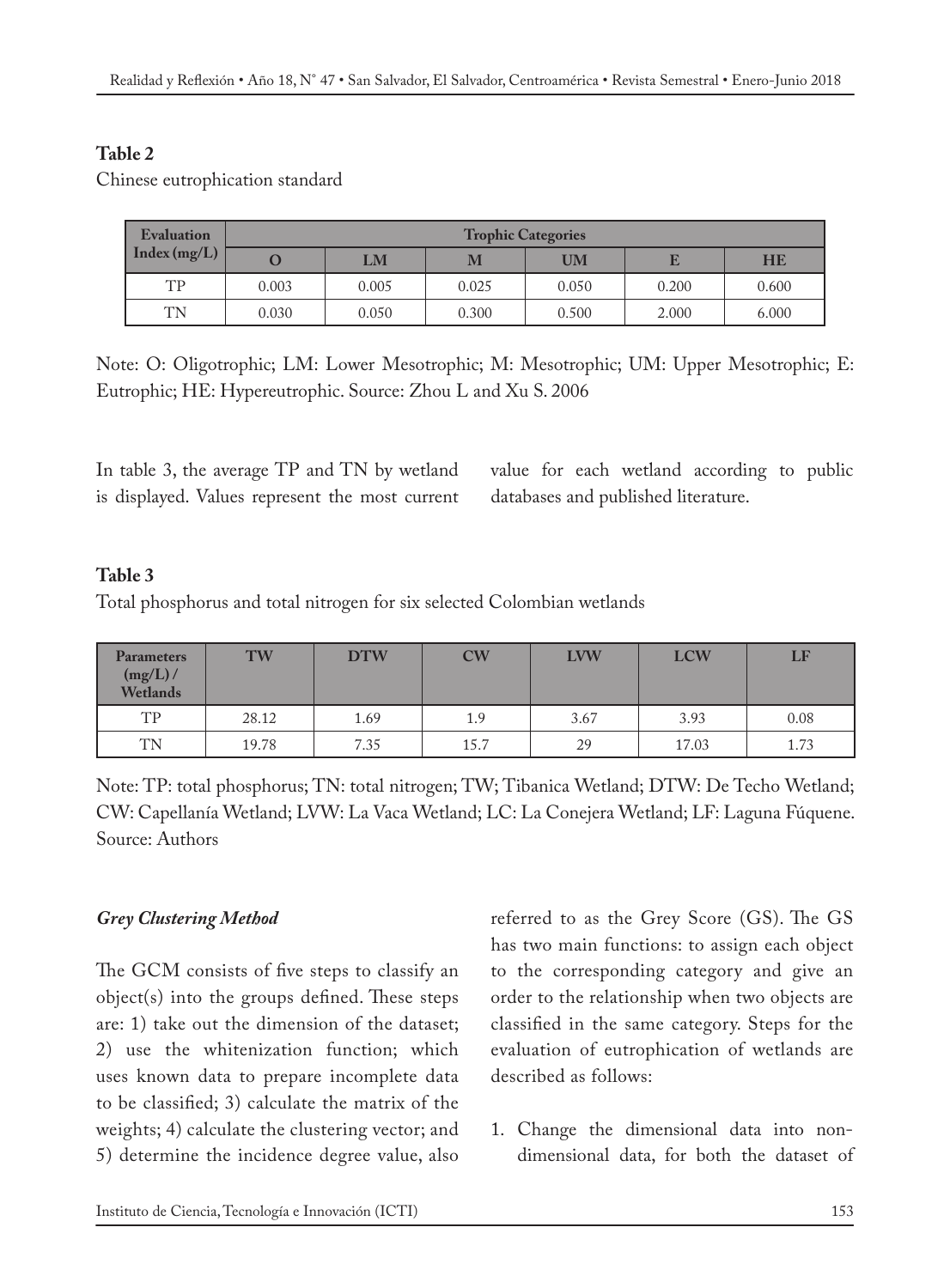objects to be classified and the dataset of standards. To change the dimensional matrix *S=(λij)* (eutrophication standards) and  $X=(x_{ij})$  (data), the average standard value method was used. This method calculates the average by row of a matrix – named correction factor  $CF_j$  - and then divides each value of same matrix by the corresponding average. Calculation is as follows;

Correction factor:

$$
CFj = \frac{\sum_{k=1}^{s} \lambda_{jk}}{S}
$$
 (1)

for each j, where *j=1,…,m.*

$$
\lambda_{jk} = \frac{\lambda_{jk}}{CF_j} \tag{2}
$$

for each *j*, where *j*=1,…,m; note that we are calling again  $\lambda_{ik}$  the elements of *S* matrix.

Transforming *χ* matrix

$$
\chi_{ji} = \frac{\chi_{ji}}{CF_j} \tag{3}
$$

for each *j*, where *j*=1,…,*m*.

2. Apply the whitenization weight function  $f_j^k$ , where  $f_j^k$  is the function applied to the jth index or parameter attributed to the  $k_{th}$ grey classification. Whitenization weight function (WWF) of the  $j_{th}$  pollutant to the kth classification is denoted as  $f_j^k(x_{ij})$ . When the eutrophication level increase if the measure of parameter increase, WWF is defined as follow:

Aplicación del método de agrupamiento de grises para evaluar la eutrofización en seis humedales de Colombia, *pág. 147 - 162*

 $\epsilon$ 

$$
f_j^1(x) = \begin{cases} 1, & x \in [0, \lambda_{j1}] \\ \frac{\lambda_{j2} - x}{\lambda_{j2} - \lambda_{j1}}, & x \in (\lambda_{j1}, \lambda_{j2}) \\ 0, & x \in [\lambda_{j2}, \infty) \end{cases}
$$
(4)  

$$
f_j^k(x) = \begin{cases} \frac{x - \lambda_{j(k-1)}}{\lambda_{jk} - \lambda_{j(k-1)}} & x \in (\lambda_{j(k-1)}, \lambda_{jk}] \\ \frac{\lambda_{j(k+1)} - x}{\lambda_{j(k+1)} - \lambda_{jk}^k}, & x \in (\lambda_{jk}, \lambda_{j,k+1}) \\ 0, & x \in [\lambda_{j(k+1)}, \infty) \end{cases}
$$
(5)

$$
f_j^s(x) = \begin{cases} \frac{x - \lambda_{j(s-1)}}{\lambda_{js} - \lambda_{j(s-1)}} & , x \in (\lambda_{j(s-1)}, \lambda_{js}) \\ 1 & , x \in [\lambda_{js}, \infty) \\ 0 & , x \in [0, \lambda_{js}] \end{cases}
$$
 (6)

(3) Calculate  $\eta_j^k$ , matrix of cluster weight, where  $j_{th}$  is the index attributed to the  $k_{th}$  grey classification.

Suppose that  $\lambda_{j,k}$  is the threshold of *k* subclass of *j* index, then  $\eta_j^k$  calculation is as follow:

$$
\eta_j^k = \frac{\frac{1}{\lambda_{jk}}}{\sum_{j=1}^m \frac{1}{\lambda_{jk}}}, \text{ where } k = 1, \dots, s
$$

(4) Calculate the clustering vector  $\sigma_i^k$  which is defined as:

$$
\sigma_i^k = \sum_{j=1}^m f_j^k(x_{ij}) \ast \eta_j^k, \text{ where } i = 1, ..., \text{ and } k = 1, ...s
$$

(5) Determine the incidence degree value (grey score), to classify objects in grey classes.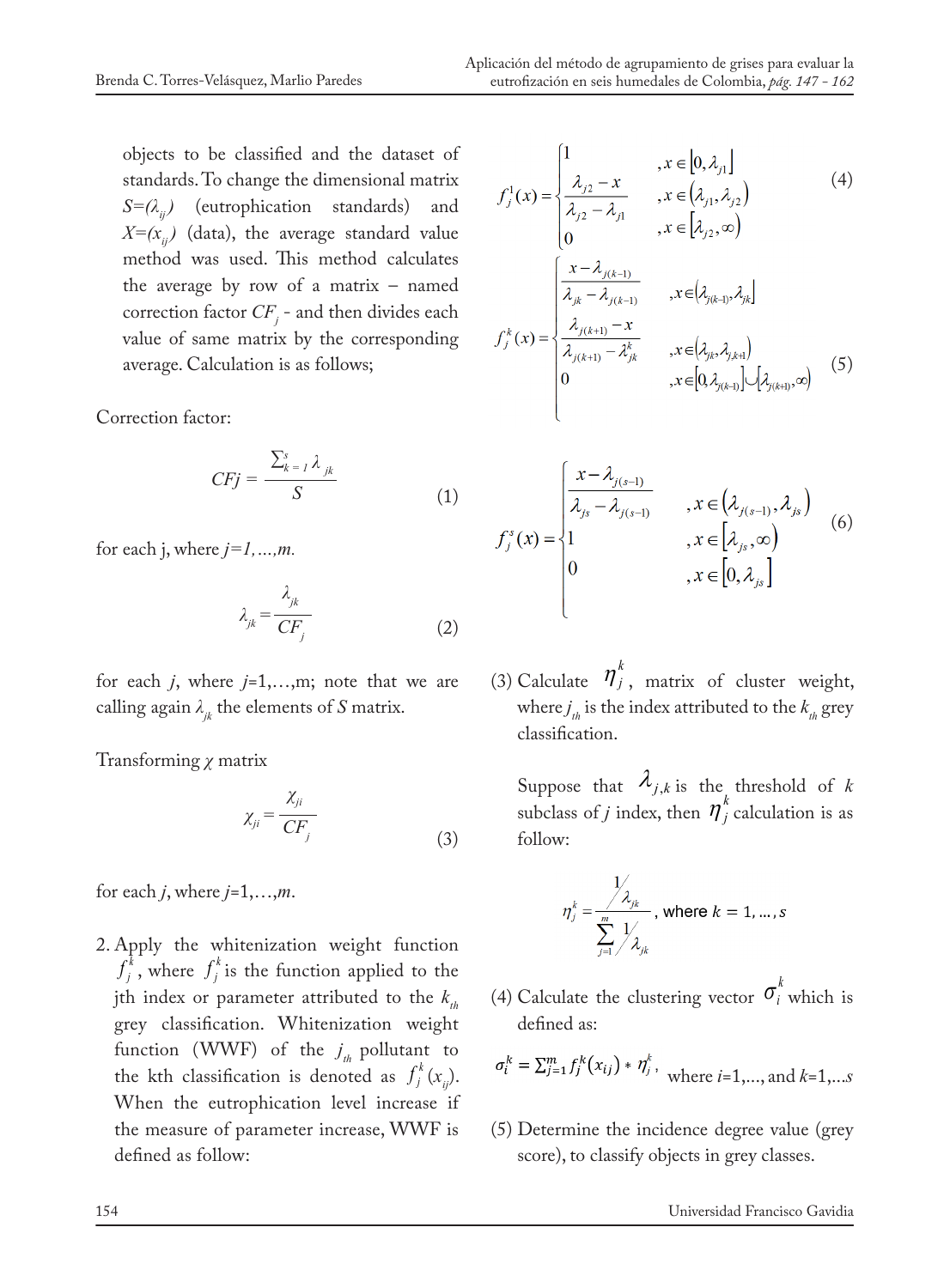According to the most subjection principle, incidence degree value is determined as  ${\sigma_i^{k}}^* = \max_{1 \le k \le s} {\sigma_i^{k}}$ , where this value represents the allocation of an object to the grey class *k*\*.

# **Ordering Objects Within a Category Using GCM**

In GCM, the final stage of algorithm provides the incidence degree value (grey score) for each object. Then, two sceneries can happen: that all objects are classified in different categories, or that two or more elements are classified at same category. In the second scenery, the grey score also provides the relationship order among the elements classified in same cluster. Ordering is provided in an ascending numeric scale within

a specific category from less-to-more, e.g. less mesotrophic to more mesotrophic.

#### *Results*

Table 4 presents a matrix with the result of clustering vectors for each wetland. Incidence degree is determined using the most subjection principle that states that the incidence degree (also known as grey score) is the highest punctuation that each wetland obtains. This score is located in a category that is the final result of classification of the wetland. For example, for Tibanica, the highest value is 1, and it lies in the category of eutrophic. Then, Tibanica is classified according its concentrations of phosphorus and nitrogen as an eutrophic wetland with a GS of 1.

#### **Table 4**

Incidence degree values using Grey Clustering Method with international standard

| Wetlands    | Oligotrophic | <b>Mesotrophic</b> | Eutrophic |
|-------------|--------------|--------------------|-----------|
| Tibanica    |              |                    |           |
| De Techo    |              |                    |           |
| Capellanía  |              |                    |           |
| La Vaca     |              |                    |           |
| La Conejera |              |                    |           |
| Fúquene     |              | 0.102              | 0.894     |

Source: Authors

#### **Table 5**

Incidence Degree Values using Grey Clustering Method with Chinese standard

| Wetlands   | LM | <b>UM</b> | HB |
|------------|----|-----------|----|
| Tibanica   |    |           |    |
| De Techo   |    |           |    |
| Capellanía |    |           |    |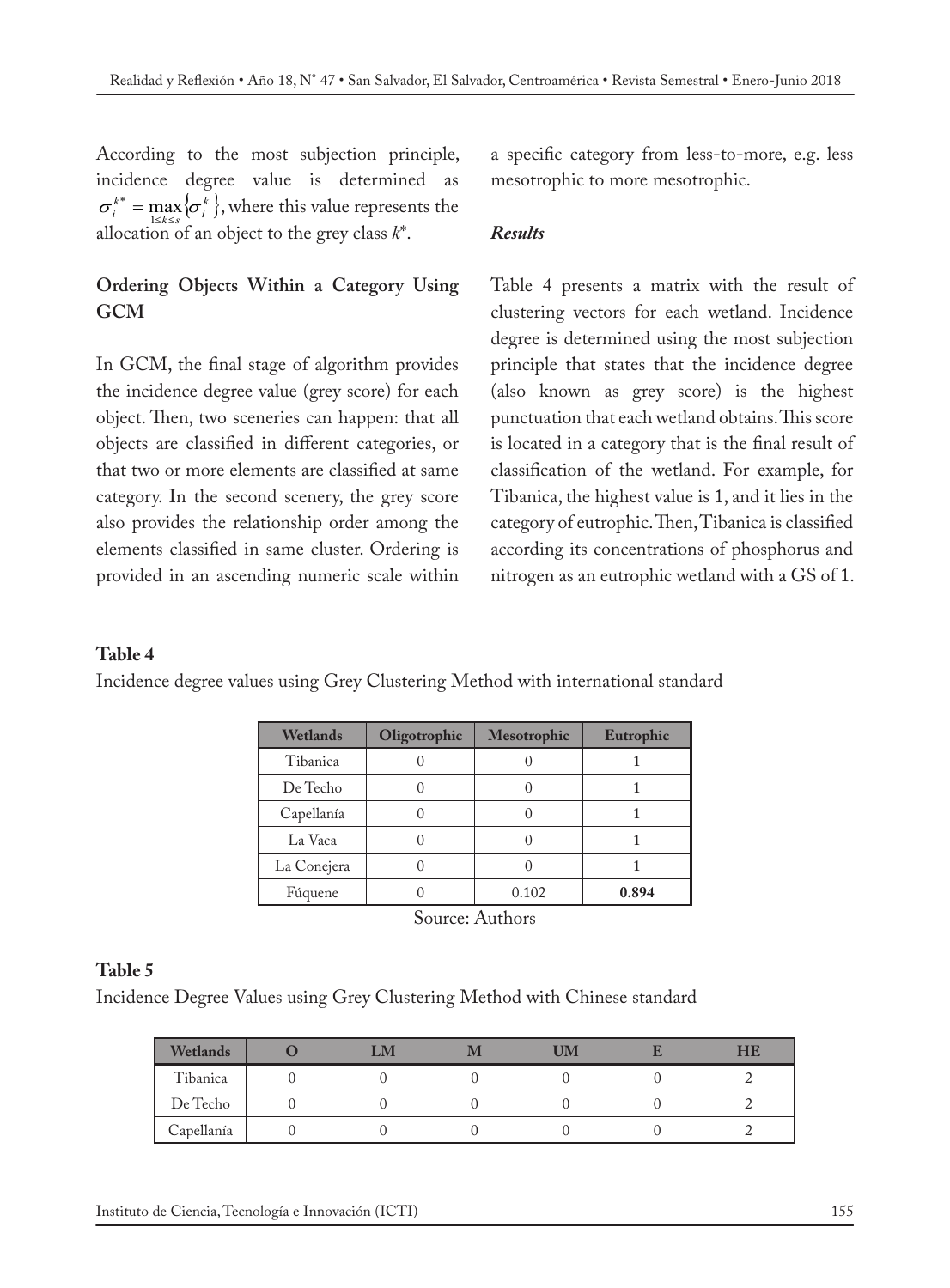| Wetlands    | LM | <b>UM</b> |       | HE |
|-------------|----|-----------|-------|----|
| La Vaca     |    |           |       |    |
| La Conejera |    |           |       |    |
| Fúquene     |    | 0.489     | 0.511 |    |

Source: Authors

Table 5 presents results for the six wetlands using the Chinese standard. Table 6 summarizes Tables 4 and 5, presenting the GS for each wetland for each standard.

## **Table 6**

Results of Grey Clustering Method Algorithm Assessment of Six Colombian Wetlands Colombia by standard

| <b>Wetlands</b> | International standard |                   | <b>Chinese standard</b> |                   |  |
|-----------------|------------------------|-------------------|-------------------------|-------------------|--|
|                 | <b>Classification</b>  | <b>Grey Score</b> | <b>Classification</b>   | <b>Grey Score</b> |  |
| Tibanica        | Eutrophic              |                   | Hypereutrophic          |                   |  |
| De Techo        | Eutrophic              |                   | Hypereutrophic          |                   |  |
| Capellanía      | Eutrophic              |                   | Hypereutrophic          |                   |  |
| La Vaca         | Eutrophic              |                   | Hypereutrophic          |                   |  |
| La Conejera     | Eutrophic              |                   | Hypereutrophic          |                   |  |
| Fúquene         | Eutrophic              | 0.9               | Eutrophic               | 0.5               |  |

#### *Discussion of results and conclusions*

We sought to classify six freshwater Colombian wetlands into trophic states using two standards and two parameters. It is interesting that even though the cut-offs for the eutrophic category are different in two standards, Laguna Fúquene is classified as a eutrophic wetland under both standards. However, there were two different Grey Scores (Table 6). In fact, using the Chinese standard, the Laguna Fúquene Grey Score decreased to 0.5. Since the Chinese standard has more categories for classification of wetlands than the international standard, differences in the Grey Score were expected.

Using the international standard, all of the wetlands including Laguna Fúquene were classified as eutrophic. However, Laguna Fúquene was 0.1 points less eutrophic than Tibanica, Capellanía, La Conejera, La Vaca, and De Techo wetlands (Table 6). This means that Tibanica, Capellanía, La Conejera, La Vaca, and De Techo wetlands are affected to the same extent by the excess of nutrients in the water. The homogeneity of results was replicated when the Chinese standard of eutrophication was used to assess these wetlands. However, using the Chinese standard, they were all classified as hypereutrophic (same period, same data) and had a Grey Score of 2. The same classification result for the wetlands of the Capital District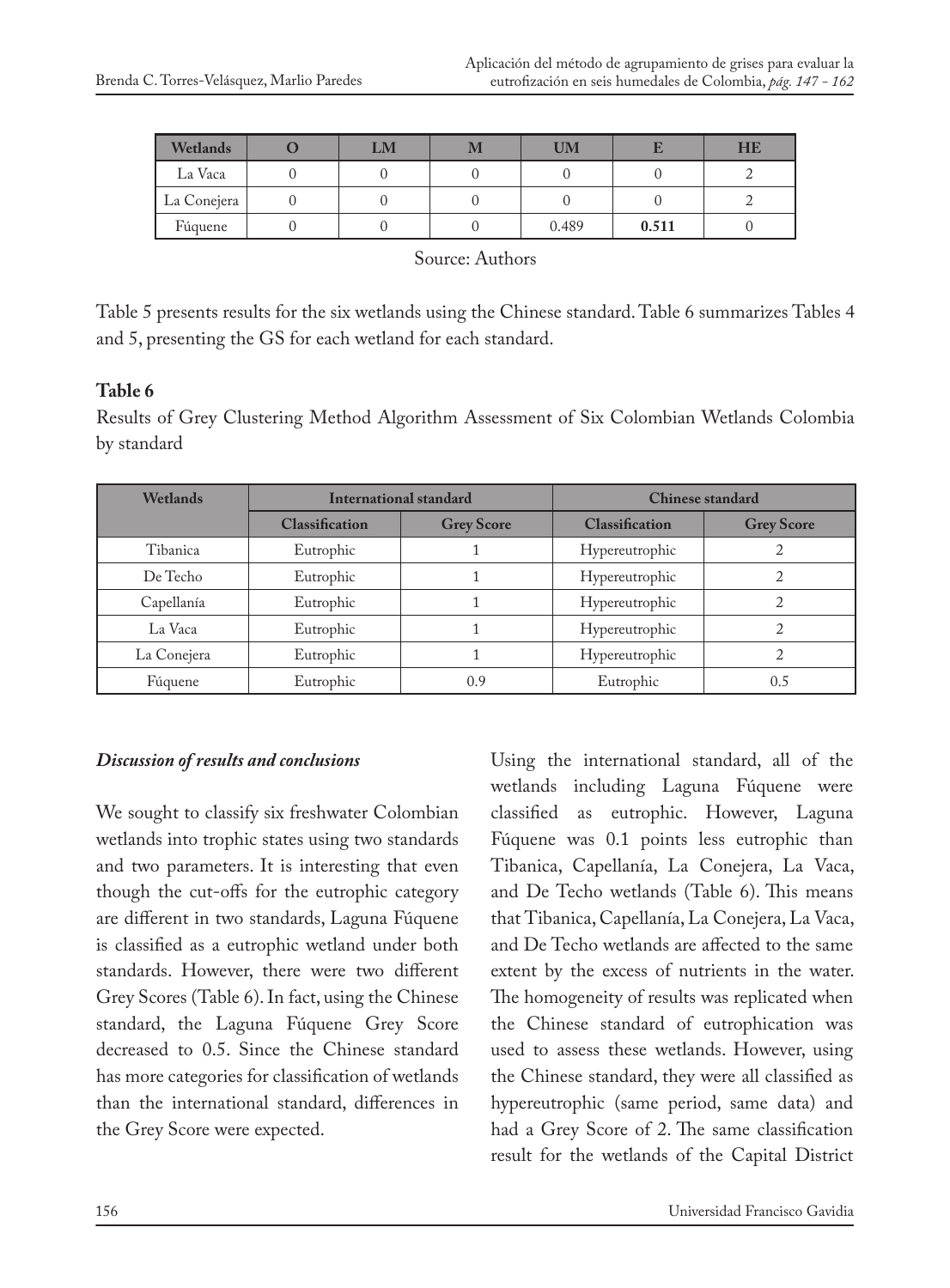may be explained by the fact that they are located in close proximity to each other in the same geographic zone. Other have suggested that as many of them are tributaries of other bodies of water, anything that happens to one of these wetlands will eventually affect the others. This may start with the migration of endemic species and evolve into changes in the trophic state as nutrients are transported through the water.

# Grey Clustering as assessment technique

The GCM as an assessment technique is widely used today, mainly because of the accuracy of its results and ease in which the basic principles of GCM can be adapted to the data available. This method showed that its interactive structure allows for the analysis of a whole set of parameters chosen by researcher at the same time, without minimizing any of them. In addition, researchers can obtain a valid classification of objects in the study.

A very important component on this analysis is the use of reference standards, chosen by the researcher, to classify objects into a tropic state. As standards change between countries or areas, the incidence degree changes too, potentially assigning objects into a completely different category. Change in trophic classification can also happen if new parameters are included in the analysis (e.g., dissolved oxygen). This is an advantage to this methodology in that it allows the researcher to improve their results by adding new parameters as soon as they have more and/ or new data to analyze.

Finally, the incidence degree value not only allows a wetland to be categorized by trophic state, but it also allows the researcher to determine an order to the relationship among all the wetlands that were classified in the same category. For example, using the Chinese standard to assess eutrophication, Tibanica, Capellanía, La Conejera, La Vaca, and De Techo wetlands were all classified as hypereutrophic with a GS of 2. As all the five wetlands obtained the same score, we can say that within the hypereutrophic category, they are all at the same level of eutrophication. When we used the international standard, and equivalent result was obtained regarding relationship order, that is, all five wetlands obtained the same GS within the eutrophic category and they were therefore at the same level of eutrophication.

# **Acknowledgments**

The first author would like to express her gratitude to Dr. Kay Tomashek for her mentoring and guidance. Both authors would like to thank Dr. Kay Tomashek for her help reviewing this manuscript.

# **References**

[1] Smith, R.L. and Smith, T.M. Wetlands, in Elements of Ecology. 8th edition, San Francisco, California, Pearson Education, 2012

[2] Mitsch, W.J. and Gosselink J.G., Wetlands. 4th edition, New Jersey: John Wiley and Sons, 2007.

[3] Wetzel, R.G., Limnology: Lake and River Ecosystems. 3rd edition, Oxford, UK: Academic Press Elsevier, 2001.

[4] Reddy, K.R., D'Angelo E.M., and Harris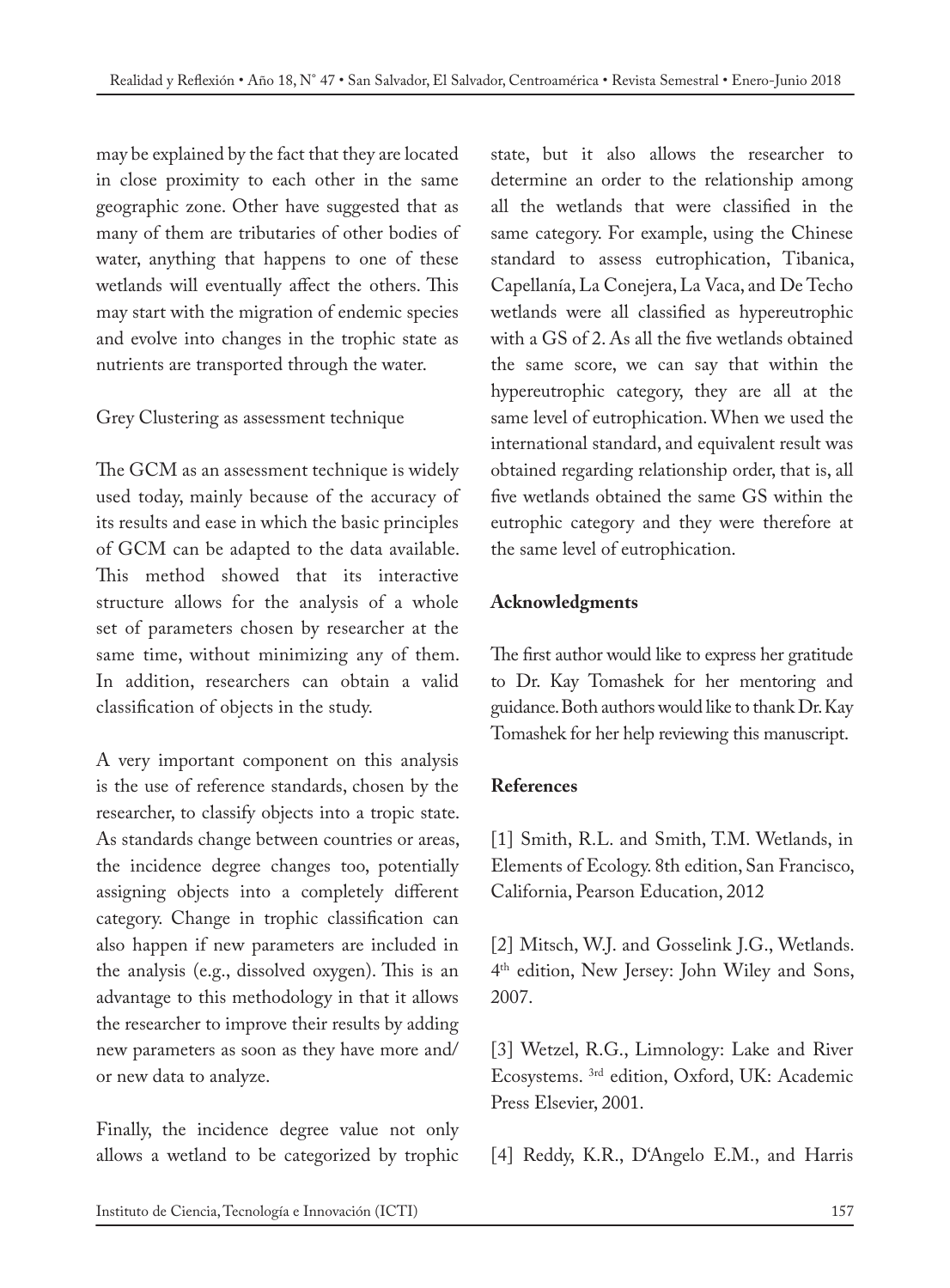W.G., Biochemistry of Wetlands, in Handbook of Soil Sciences, edited by Malcom E. Summer, CRC Press, 2000, pp. G89-G114.

[5] Correll, D.L., Phosphorus: A rate limiting nutrient in surface waters. Poultry Science, 78(5), pp. 674-682, 1999. http://dx.doi.org/10.1093/ ps/78.5.674

[6] Carpenter, S.R., Eutrophication of aquatic ecosystems: Bistability and soil phosphorus, Proceedings of the National Academy of Sciences of the United States of America (PNAS), 102(29), pp. 10002-10005, 2005. http://dx.doi.org/10.1073/pnas.0503959102

[7] Lovelock C.E., Ball M.C., Martin K.C., and Feller I. C., Nutrient Enrichment Increases Mortality of Mangroves. PLoS ONE, 4(5): e5600, 2009. http://dx.doi.org/10.1371/journal. pone.0005600

[8] Abid, A.A., Sarvejeet, S.G. and Khan, F.A. Eutrophication: Threat to Aquatic Ecosystems, in Eutrophication: Causes, consequences and Control, edited by Ansari, A.A., Sarvajeet, S.G., Lanza, G.R. and Rast, W. Springer Netherlands, 2011, pp. 143-170. http://dx/doi. org/10.1007/978-90-481-9625-8\_7

[9] Environmental Protection Agency (EPA), Protecting natural wetlands, A guide to stormwater best management practices. EPA-843-B-96-001.

[10] NCSU Water Quality Group. Wetland loss and degradation. [Online]. [date of reference June 10th, 2016]. Available at: http://www.water.ncsu. edu/watershedss/info/wetlands/wetloss.html

[11] Bressler, D. and Paul, M., Effects of eutrophication on wetland ecosystems [Online]. [date of reference June 10th 2016]. Available at: https://www.researchgate.net/ profile/David\_Bressler/publication/252291163\_ EFFECTS\_OF\_EUTROPHICATION\_ON\_ WETLAND\_ECOSYSTEMS/links/551ed2860cf29dcabb083b03.pdf

[12] Correll, D.L. The Role of Phosphorus in the Eutrophication of Receiving Waters: A Review, Journal of Environmental Quality, 27, pp. 261-266, 1998. http://dx.doi.org/10.2134/ jeq1998.00472425002700020004x

[13] Vitousek, P.M. and Howarth, R.W. Nitrogen limitation on land and in the sea: how can it occur?, Biochemistry, 13, pp. 87-115, 1991. http://dx.doi.org/10.1007/BF00002772

[14] Smith ,V.H. Effects of nitrogen:phosphorus supply ratios on nitrogen fixation in agricultural and pastoral ecosystems. Biogeochemistry, 18, pp. 19-35, 1992. http://dx.doi.org/10.1007/ BF00000424

[15] Schindler, D.W. Eutrophication and recovery in experimental lakes, Sciences, 184(4139), pp. 897-899, 1974. http://dx.doi. org/10.1126/science.184.4139.897

[16] Smith, V.H., Tilman G.D. and Nekola J.C. Eutrophication: impacts of excess nutrient inputs on freshwater, marine, and terrestrial ecosystems, Environmental Pollution, 100(1-3), pp. 179-196, 1999. http://dx.doi.org/10.1016/ S0269-7491(99)00091-3

[17] Reich P.N., Oleksyn J. and Wright I.J.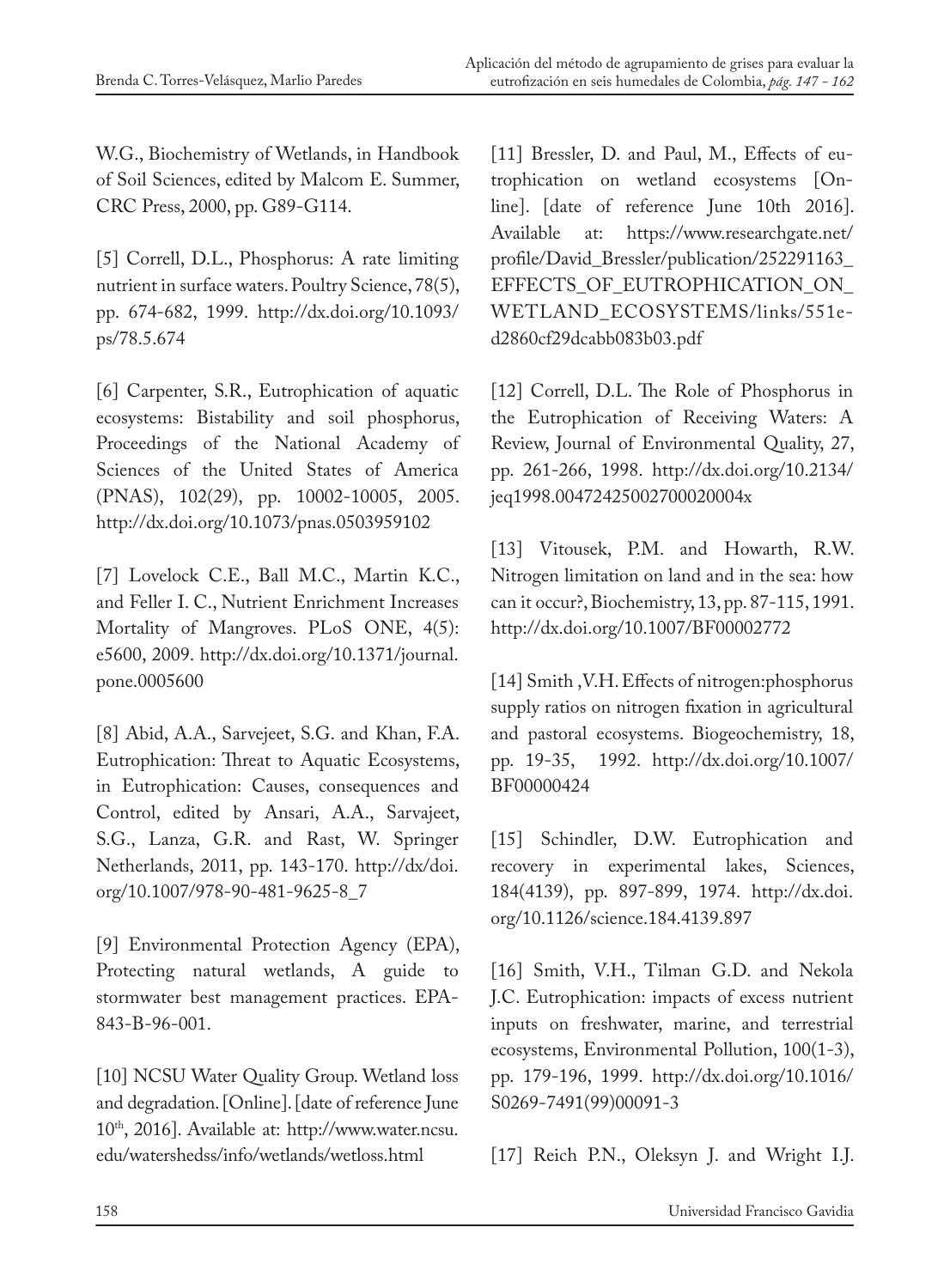Leaf phosphorus influences the photosynthesisnitrogen relation: a cross-biome analysis of 314 species, Oecologia, 160 (2), pp. 207-212, 2009. http://dx.doi.org/10.1007/S00442-009-1291-3

[18] Doering P.H., Oviatt C.A., Nowicki B.L., Klos E.G. and Reed L.W. Phosphorus and nitrogen limitation of primary production in a simulated estuarine gradient, Marine Ecology Progress Series, 124, pp. 271-287, 1995. http:// dx.doi.org/10.3354/meps124271

[19] Havens, K.E. Secondary nitrogen limitation in a subtropical lake impacted by non-point source agricultural pollution. Environmental pollution, 89(3), pp. 241-246, 1995. http:// dx.doi.org/10.1016/0269-7491(94)00076-P

[20] Havens K.E., James R.T., East T.L and Smith V.H. N:P ratios, light limitation, and cyanobacterial dominance in a subtropical lake impacted by non-point source nutrient pollution, Environmental Pollution, 122(3), pp.379-390, 2003. http://dx.doi.org/10.1016/ S0269-7491(02)00304-4

[21] Smith, V.H. and Bennet S.J. Nitrogen:phosphorus supply ratios and phytoplankton community structure in lakes, Archiv für Hydrobiologie [Online] 146, pp. 37-53. 1999. [date of reference June 10th, of 2016]. Available at: http://cat.inist. fr/?aModele=afficheN&cpsidt=1955816

[22] Smith V.H. Low nitrogen to phosphorus ratios favor dominance by blue-green algae in lake phytoplankton, Science, 221(4611), pp. 669-671, 1983. http://dx.doi.org/10.1126/ science.221.4611.669

[23] Ferber L.R., Levine S.N., Lini A. and Livingston G.P. Do cyanobacteria dominate in eutrophic lakes because they fix atmospheric nitrogen?, Freshwater Biology 49(6), pp. 690- 708, 2004. http://dx.doi.org/10.1111/j.1365- 2427.2004.01218.x

[24] Julong, D. Introduction to Grey System Theory, The Journal of Grey systems [Online]. 1 (1), pp. 1-24, 1989. [date of reference June 10th of 2016]. Available at: http://citeseerx.ist.psu.edu/ viewdoc/download?doi=10.1.1.678.3477&rep=rep1&type=pdf

[25]Huang, J.C. The key factor of the internet information technology on the quality of life for the elderly: application of grey system theory. eNewsletter 33 [Online]. 33, 2010. [date of reference June 10th of 2016]. Available at: http:// ieeesmc.org/newsletters/back/2010\_12/main\_ article2.html

[26] Slavek, N. and Jovic ,A. Application of Grey System Theory to Software Projects Ranking, Automatika, [Online], 53(3), pp. 284-293, 2012. [date of reference June 10<sup>th</sup> of 2016]. Available at: https://automatika.korema.hr/index.php/automatika/article/view/80

[27] Lin Y. and Liu S. A historical introduction to grey systems theory, Systems, Man and Cybernetics 2004 IEEE International Conference, 3, pp. 2403-2408. http://dx.doi.org/10.1109/ ICSMC.2004.1400689

[28] Zhou, L. and Xu S. Application of Grey Clustering Method in Eutrophication Assessment of wetland, Journal of American Science, [Online], 2(4), pp. 52-57, 2006. [date of referen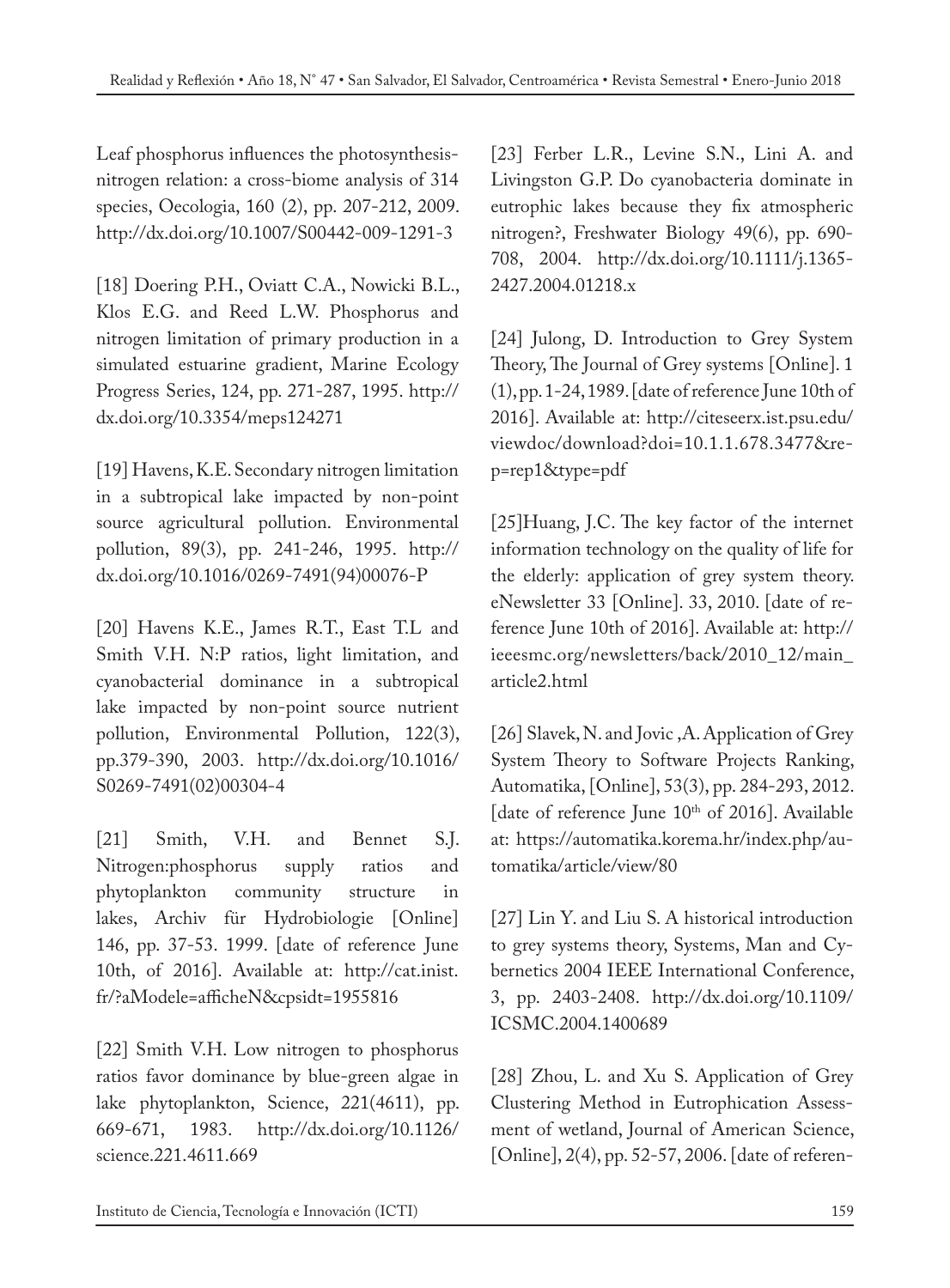ce June 10th of 2016]. Available at: http://www. sciencepub.net/american/0204/09-0204-zhoulinfei-am.pdf

[29] Liping W., Kunrong L. and Weibo Z. 2011. Application of Grey Clustering Method for Water Quality Evaluation in Fenchuan River Yan'an Baota Area, Water Resource and Environmental Protection (ISWREP), 2011 International Symposium, 2, pp. 838-841. http://dx.doi. org/10.1109/ISWREP.2011.5893142

[30] Empresa de Acueducto y Alcantarillado de Bogotá and Fundación Humedal La Conejera (EAAB-FHLC a). Plan de Manejo Ambiental Humedal La Conejera. Colombia: Secretaría Distrital de Ambiente [Online]. [date of reference December 23rd 2015]. Available at: http:// ambientebogota.gov.co/c/document\_library/ get\_file?uuid=115426b5-4dd2-4c92-a772-fc-1784fe0d2b&groupId=3564131

[31] Empresa de Acueducto y Alcantarillado de Bogotá and Conservación Internacional Colombia (EAAB-CIC a) [Online]. Preámbulo [date of reference December 23<sup>th</sup> 2015]. Available at: http://ambientebogota.gov.co/ documents/10157/25031245-16ba-46b3-bd51- 4b5518916afa

[32] Rosselli L, and Stiles G. Wetlands habitats of the Sabana de Bogotá Andean Highland Plateau and their birds, Aquatic Conservation: Marine and freshwater ecosystems, 22(3), pp. 303- 317, 2012. http://dx.doi.org/10.1002/aqc.2234

[33] Secretaría Distrital de Ambiente (SDA b). Plan de Manejo Ambiental del Parque Ecológico Distrital Humedal Tibanica. Aspectos generales

Colombia [Online]. [date of reference December 23th 2015]. Available at: http:// http://ambientebogota.gov.co/documents/10157/74c58c25 e4d2-49d3-a662-141ac6cf745e

[34] Empresa de Acueducto y Alcantarillado de Bogotá and Pontificia Universidad Javeriana (EAAB-PUJ b). Plan de Manejo Ambiental del Humedal De Techo, Bogotá, Colombia: Secretaría Distrital de Ambiente [Online]. [date of reference December 23th 2015]. Available at: http://ambientebogota.gov. co/c/document\_library/get\_file?uuid=8d20bde8-3f09-4c0f-aaf4-696350f4aef4&groupId=10157

[35] Empresa de Acueducto y Alcantarillado de Bogotá and Conservación Internacional Colombia (EAAB-CIC c). Plan de Manejo Ambiental Humedal Capellanía. Evaluación y problemática ambiental, Colombia [Online]. [date of reference December 23th 2015]. Available at: http:// ambientebogota.gov.co/documents/10157/2bcac974-f283-42a3-bf30-9d226ae693f7

[36] Empresa de Acueducto y Alcantarillado de Bogotá and Pontificia Universidad Javeriana (EAAB-PUJ a). Plan de Manejo Ambiental del Humedal de La Vaca, Bogotá, Colombia, Secretaría Distrital de Ambiente [Online]. [date of reference December 23th 2015]. Available at: http://ambientebogota.gov.co/documents/10157/40b5fd17-9d0f-4bd8-8ef8-1ccc-6d9de603

[37] Empresa de Acueducto y Alcantarillado de Bogotá and Fundación Humedal La Conejera (EAAB-FHLC b). Plan de Manejo Ambiental Humedal La Conejera, Plan de Acción. Colom-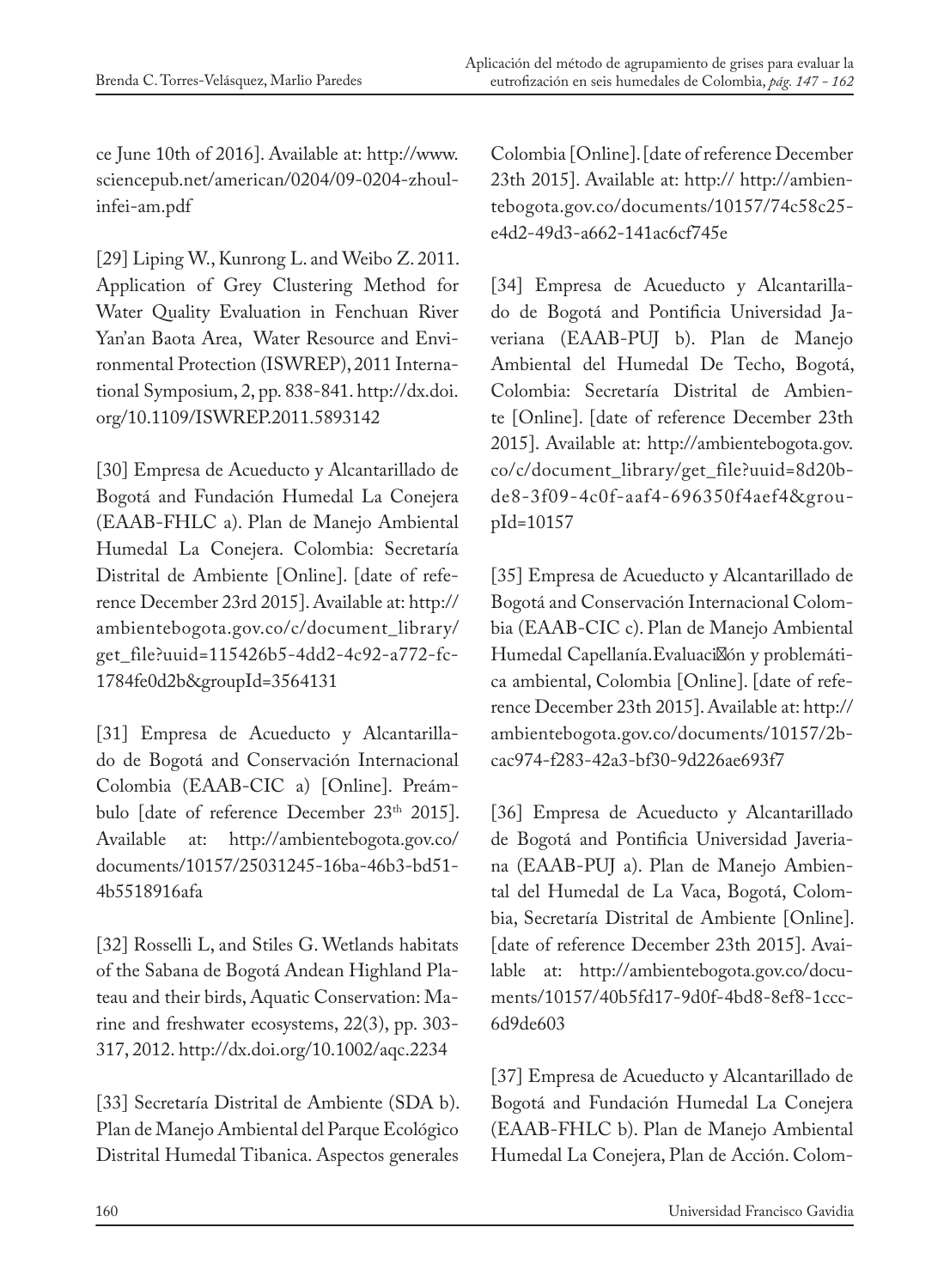bia: Secretaría Distrital de Ambiente [Online]. [date of reference December 23th 2015]. Available at: http://ambientebogota.gov.co/c/document\_library/get\_file?uuid=6b2daa19-886e-4ae 5-8a13-026660620f47&groupId=3564131

[38] Montenegro-Paredes M.I. Modelling of wetland habitat availability and distribution under management alternatives. A case study of the Fúquene Lake, Colombia. Msc. Thesis, International Institute for Geo-Information Science and Earth Observation (ITC), Enschede, The Netherlands, 2004.

[39] Yagüe J. Multitemporal remote sensing of the outburst of three aquatic weeds in the Fúquene Lagoon, Colombia, International Workshop on the Analysis of multi-temporal remote sensing images, pp. 44-48, 2005. http://dx.doi. org/10.1109/AMTRSI.2005.1469837

[40] Dodds W.K. Trophic State and Eutrophication in Freshwater Ecology: Concepts and Environmental Applications, 1st edition. London, UK: Academic Press Elsevier. 2002.

[41] Dodds W.K., Jones J.R. and Welch E.B. Suggested classification of stream trophic state: distributions of temperature stream types by chlorophyll, total nitrogen and phosphorus, Water research [Online]. 32(5), pp. 1455- 1462, 1998. [date of reference June 10th of 2016]. Available at: https://www.owrb.ok.gov/ quality/standards/pdf\_standards/scenicrivers/ Dodds%20Jones%20Welch%201998.PDF

[42] Carpenter S.R., Ludwig D. and Brock W.A. Management of eutrophication for lakes subject to potentially irreversible change, Ecological

Applications, 9(3),751-771, 1999. http://dx.doi. org/10.1890/1051-0761(1999)009[0751:MO-EFLS]2.0.CO;2

[43] [WOW] Water on the web. Glossary [Online]. [date of reference October 4th of 2015]. Available at: http://www.waterontheweb.org/ aboutus/index.html

[44] RBM Environmental Laboratories Inc. Lake trophic states [Online]. [date of reference October 4th of 2015]. Available at: http://rmbel. info/lake-trophic-states-2/

[45] Empresa de Acueducto y Alcantarillado de Bogotá and Conservación Internacional Colombia [EAAB-CIC b]. Plan de Manejo Ambiental Humedal Capellanía. Componente Ecológico, Colombia [Online]. [date of reference December 23th 2015]. Available at: http://ambientebogota.gov.co/documents/10157/fe198843-58cf-4482-aaf7-f2e93f8ecead

[46] Secretaría Distrital de Ambiente. (SDA a), Colombia [Online]. [date of reference December 23th 2015]. Available at: http://ambientebogota.gov.co/humedales.

[47] Secretaría Distrital de Ambiente (SDA c). Plan de Manejo Ambiental del Parque Ecológico Distrital Humedal Tibanica, Componente físico, Colombia [Online]. [date of reference December 23th 2015]. Available at: http://ambientebogota.gov.co/documents/10157/4edf22f4-b802-401a-ae91-dc7a70c8a2e9

[48] Secretaría Distrital de Ambiente (SDA d). Plan de Manejo Ambiental del Parque Ecológico Distrital Humedal Tibanica, Componente